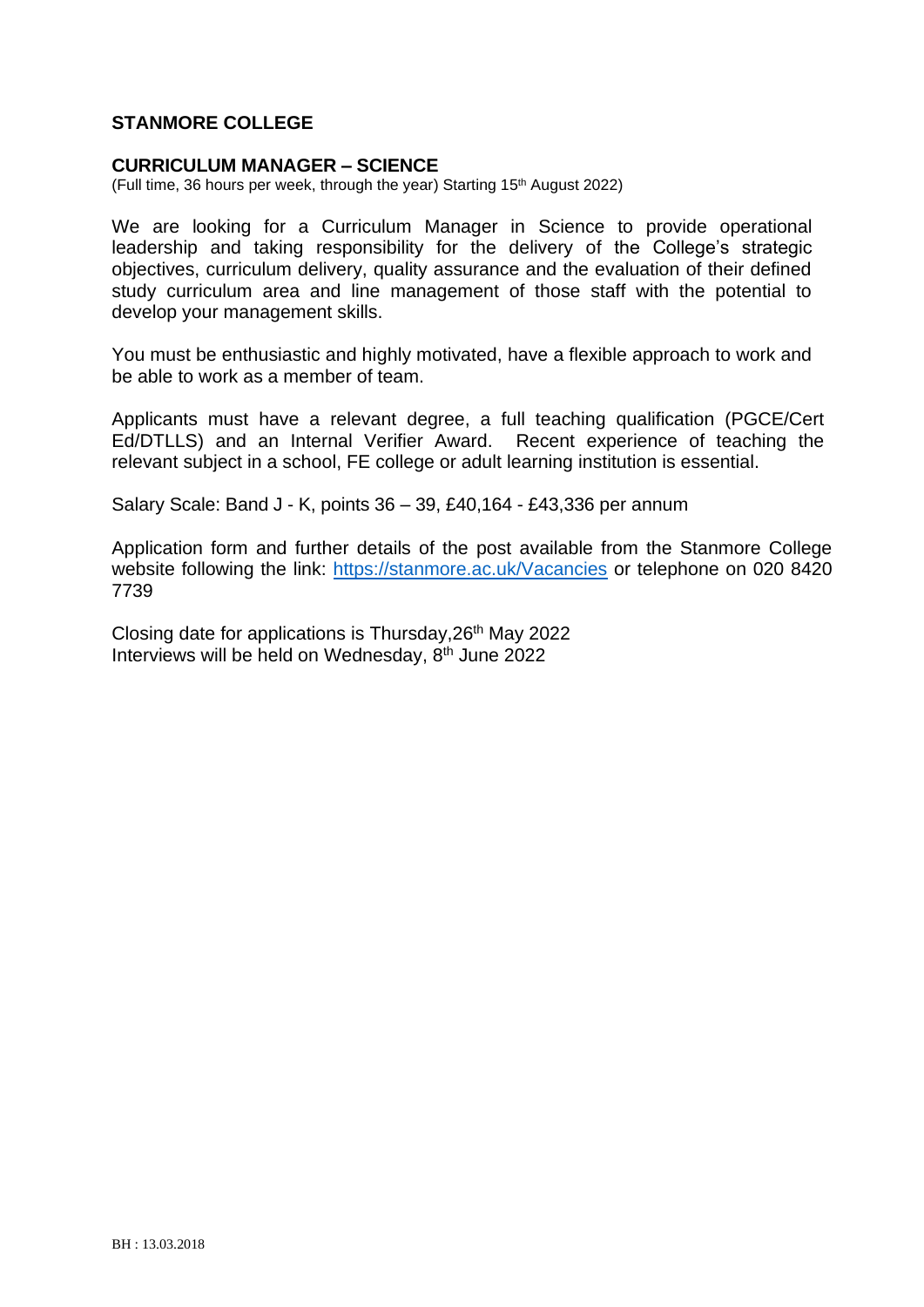## **STANMORE COLLEGE**

#### **JOB DESCRIPTION**

| <b>POST:</b>            | Curriculum Manager - Science<br>(Full time, 36 hours per week, through the year -<br>Starting 15 <sup>th</sup> August 2022)                                                                                                                                        |
|-------------------------|--------------------------------------------------------------------------------------------------------------------------------------------------------------------------------------------------------------------------------------------------------------------|
| <b>REPORTS TO:</b>      | <b>Head of School</b>                                                                                                                                                                                                                                              |
| <b>RESPONSIBLE FOR:</b> | Providing operational leadership and taking responsibility<br>for the delivery of the College's strategic objectives,<br>curriculum delivery, quality assurance and the evaluation<br>of their defined study curriculum area and line<br>management of those staff |

## **PRINCIPAL ACCOUNTABILITIES** *IN ADDITION TO DUTIES CONTAINED WITHIN THE LECTURER JOB DESCRIPTION.*

- 1. Ensuring the curriculum area effectively assists with the recruitment of students to target levels, including participation in open evenings, external visits, marketing activities, interviewing and enrolment; providing high quality information, advice and guidance and a comprehensive induction to students
- 2. Responding to enquiries made about course(s) and contributing to the recruitment process
- 3. Working with the Head of School to ensure that all programmes are appropriately staffed, resourced and timetabled
- 4. Working with the Vice Principal, Curriculum & Quality, Head of School and Deputy Head of School to manage and lead course delivery and related support ensuring high teaching, learning and assessment and course delivery standards and success are achieved
- 5. Ensuring all learning materials used within the Curriculum Area; lesson plans, schemes of work and assessment activities, support high quality teaching, learning and assessment, and leading in maintaining audit records of these documents
- 6. Taking action to support all students in the area that do not meet the standards of behaviour required by the College, including attendance and punctuality, working with the Pastoral Support Manager to ensure students receive support from the College as required
- 7. Ensuring that all preparation, marking, assessment and internal verification is completed promptly and efficiently within agreed timescales and meets Awarding Organisation requirements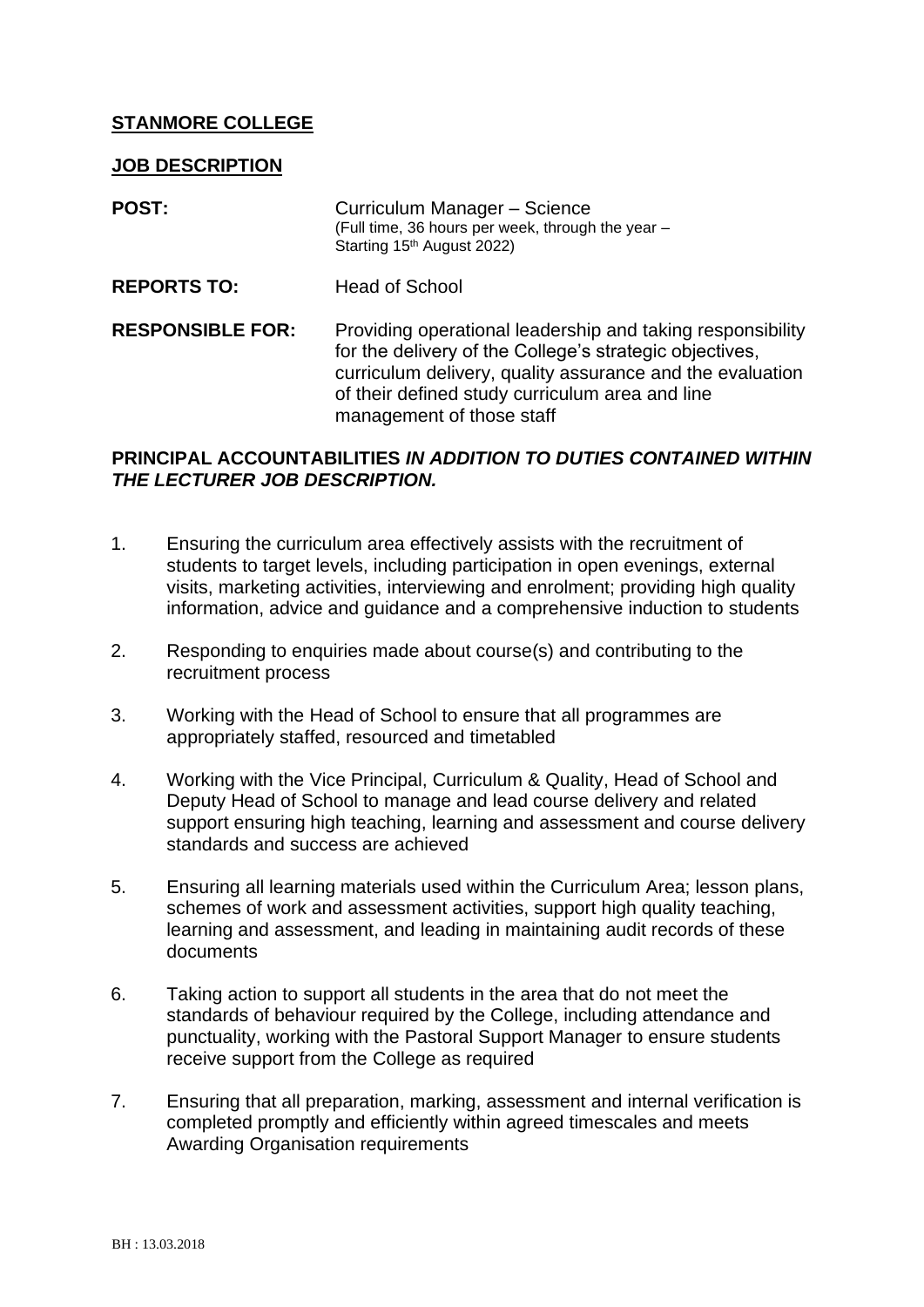- 8. Ensuring that any new documentation required such as the course handbook, and information sheets is produced to meet quality standards
- 9. Within the assigned portfolio, keeping the curriculum under constant review to address market needs. Setting and monitoring action plans for the introduction of new courses in partnership with the Head of School
- 10. Working with the Vice Principal and Head of School to raise student achievement and improve the learning experience for students
- 11. Liaising with examinations department, moderators/verifiers to ensure compliance with awarding body requirements, including undertaking internal verification if required. To include timely registration of all learners on the correct qualification aims, ensuring unit combinations meet AO guidelines and certification claims are made accurately
- 12. Analysing key performance data and implementing an action plan to robustly monitor performance and bring about sustained improvement in teaching and learning and outcomes for learners in conjunction with the Head of school
- 13. Leading and line managing a group of staff associated with the courses within the curriculum area. Carrying out performance management meetings and professional development reviews and setting and monitoring action plans for staff where required (in liaison with the Head of School)
- 14. Actively promoting continuous improvement, ensuring compliance with the Colleges quality assurance policy and procedures, including producing an inyear and annual self-assessment for the subject area, inspection preparation and quality audits
- 15. Providing subject expertise and having a sound knowledge of current issues and trends in education and delivering an agreed number of teaching hours which represents good practice in teaching, learning and assessment ensuring opportunities for the use of ILT, on-line learning, assessment for learning, development of English and Maths and the use of electronic ILPs and promoting Equality & Diversity
- 16. Helping to ensure that College regulations and policies are upheld and instigating and following student disciplinary procedures where necessary
- 17. Maintaining appropriate Continuing Professional Development, including the attendance on all training events identified for you. Co-operating in any staff development activities required to effectively carry out the duties of the post and participating in College staff review and development schemes for you by your line manager
- 18. Communicating key information, new initiatives and developments to the team and ensuring the effective implementation of key decisions, convening team meetings as appropriate and keeping minutes and ensuring the student voice is included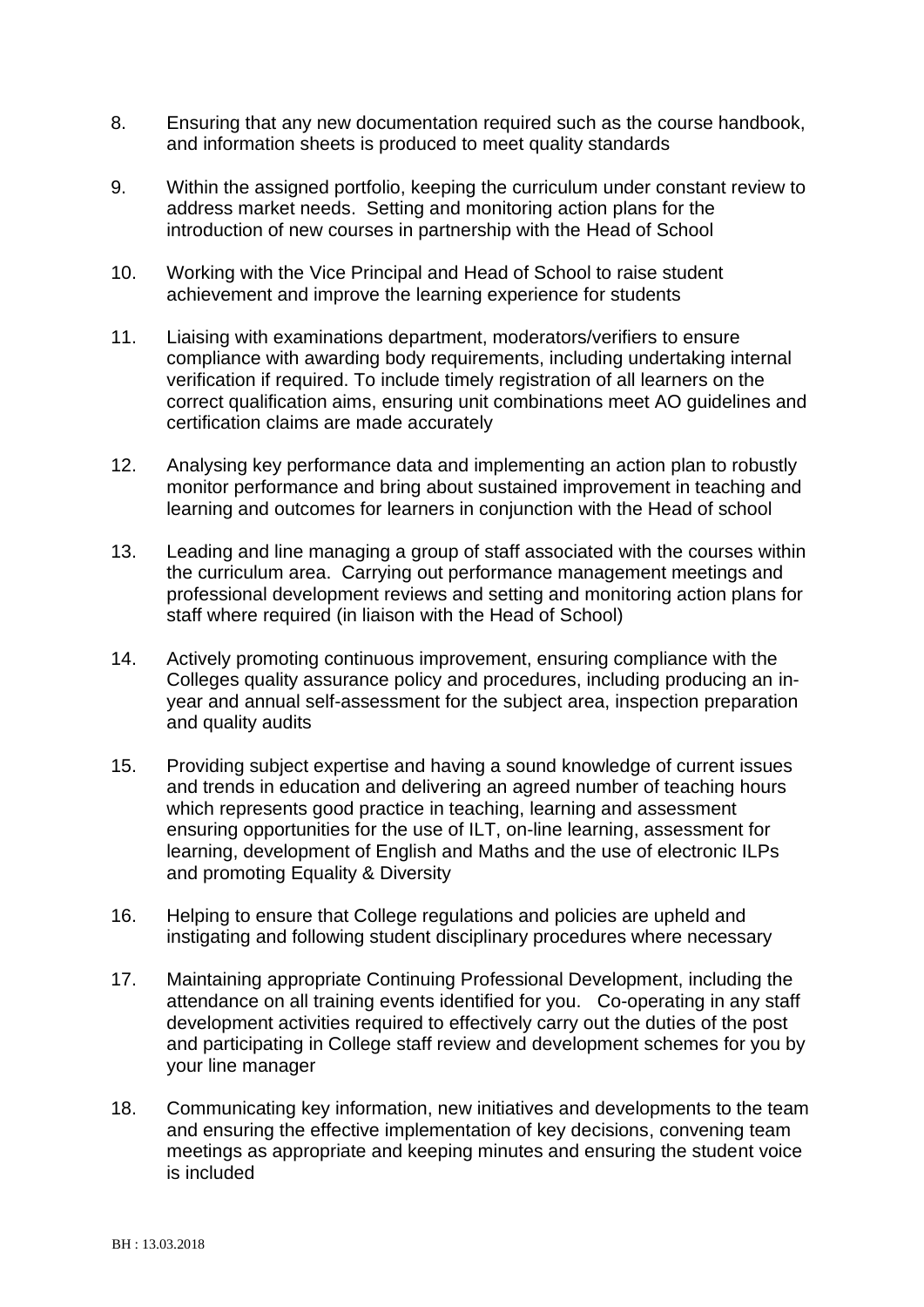- 19. Working co-operatively with colleagues and showing commitment to the College and its mission.
- 20. Taking personal responsibility for supporting, promoting and following all College policies in relation to health and safety, safeguarding, equality and diversity and data protection within the scope of the post.

The postholder will lead a defined study programme area, which will be reviewed annually, and will undertake pedagogic work. The composition of the study programme area will be reviewed annually with the portfolio. The postholder can be required to carry out any other duties consistent with the grade of the post, at any site on which the college may operate.

This job description is current at the date shown below. In consultation with the postholder, it is liable to variation by management within a reasonable timescale to reflect or anticipate changes in or to the job.

Salary Scale: Band J - K, points 36 – 39, £40,164 - £43,336 per annum

Closing date for applications is Thursday, 26<sup>th</sup> May 2022 Interviews will be held on Wednesday,  $8<sup>th</sup>$  June 2022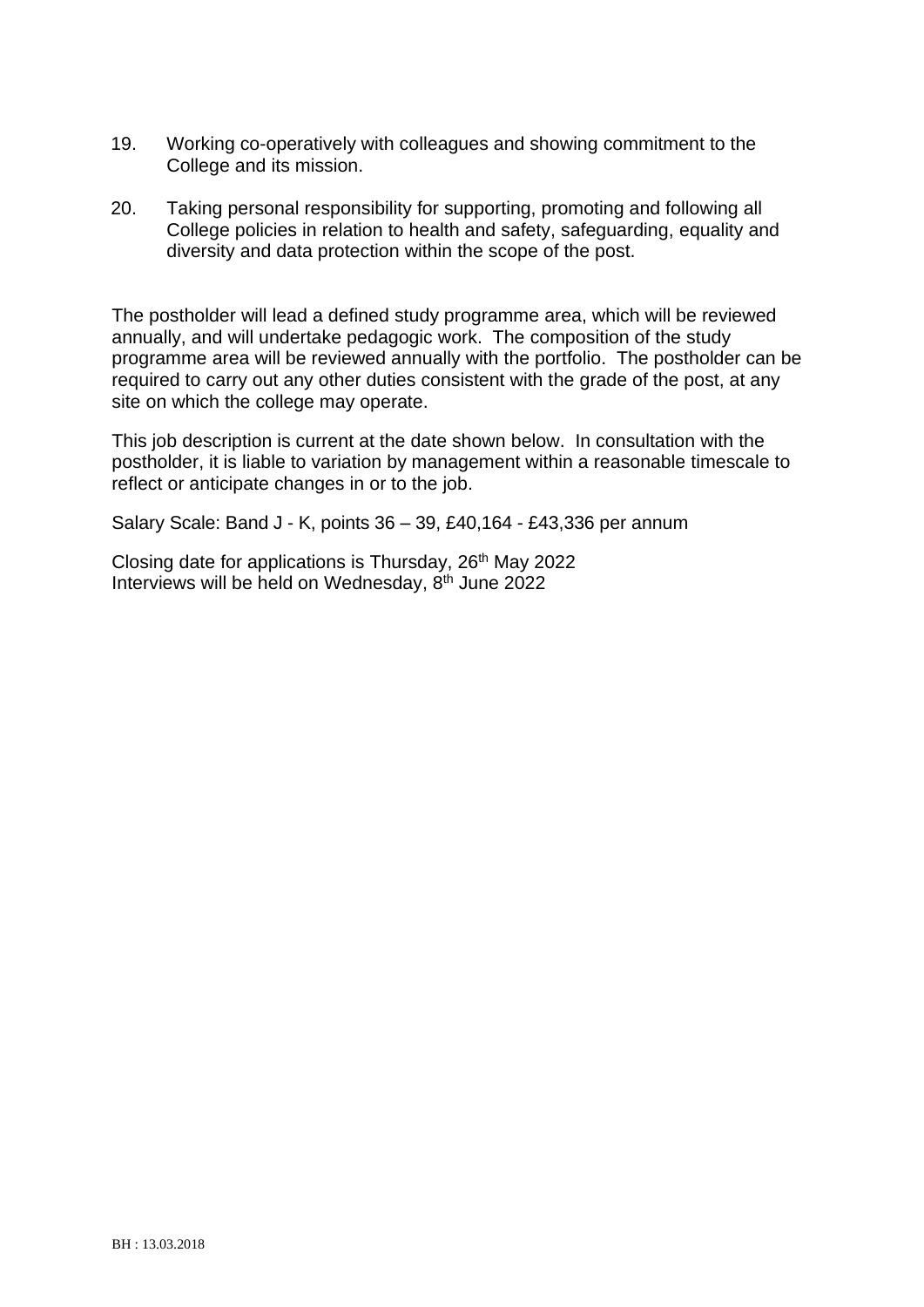# **STANMORE COLLEGE PERSON SPECIFICATION**

# **JOB TITLE**: **CURRICULUM MANAGER - SCIENCE**

| <b>Criterion</b>                                                                                                                                                                                        | <b>Essential/</b><br><b>Desirable</b> | <b>Method of assessment</b>                                              |
|---------------------------------------------------------------------------------------------------------------------------------------------------------------------------------------------------------|---------------------------------------|--------------------------------------------------------------------------|
| Qualification                                                                                                                                                                                           |                                       |                                                                          |
| First degree at honours level in<br><b>Business</b>                                                                                                                                                     | Е                                     | <b>Application form</b>                                                  |
| Evidence of career development<br>and appropriate professional<br>development                                                                                                                           | E                                     | <b>Application form</b><br><b>Interview</b>                              |
| A full teaching qualification                                                                                                                                                                           | E                                     | <b>Application form</b>                                                  |
| Knowledge and experience                                                                                                                                                                                |                                       |                                                                          |
| A good knowledge of curriculum<br>developments in the delivery of<br>vocational and/or academic<br>learning                                                                                             | E                                     | <b>Application form supporting</b><br>statement<br><b>Selection task</b> |
| A good knowledge of 16-18 study<br>programme funding arrangements<br>and some knowledge of income<br>streams for 19+ learners                                                                           | E                                     | <b>Selection task</b>                                                    |
| A good knowledge of academic<br>and vocational assessment<br>frameworks                                                                                                                                 | E                                     | <b>Selection task</b>                                                    |
| Knowledge and experience of how<br>a range of teaching and learning<br>strategies including the use of<br>information and learning<br>technology can be used in<br>teaching, learning and<br>assessment | Е                                     | <b>Application form supporting</b><br>statement<br><b>Interview</b>      |
| Experience of working with young<br>people and adult learners, in an<br>educational setting delivering a<br>learner-centred curriculum                                                                  | E                                     | <b>Application form supporting</b><br>statement                          |
| A good understanding of equality<br>and diversity and how it relates to<br>the provision of education and<br>training                                                                                   | E                                     | <b>Application form supporting</b><br>statement<br><b>Interview</b>      |
| <b>Experience of effective</b><br>coordination of teams                                                                                                                                                 | D                                     | <b>Application form supporting</b><br>statement<br><b>Interview</b>      |
| Experience of managing the                                                                                                                                                                              | D                                     | <b>Application form supporting</b>                                       |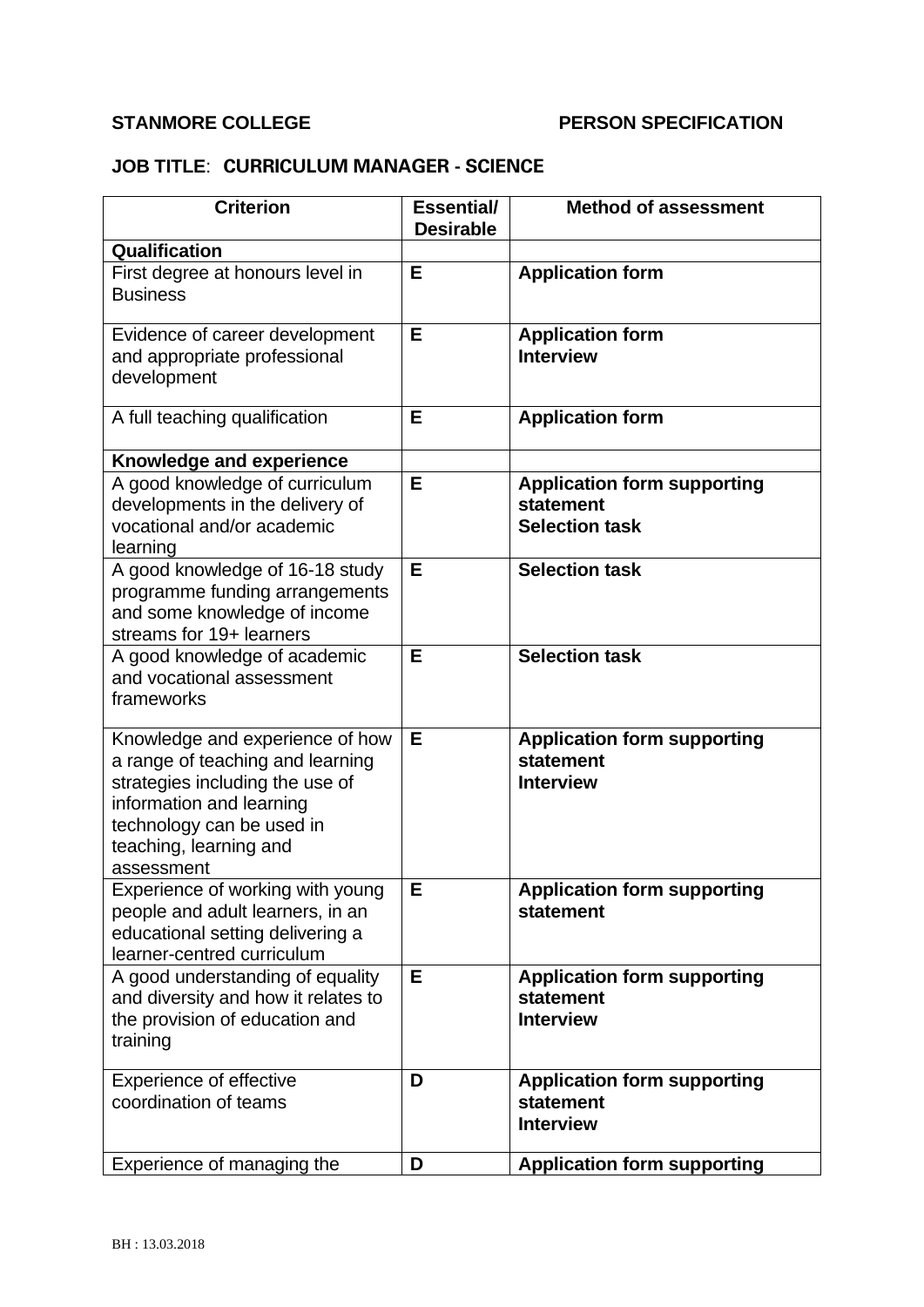| delivery of new and innovative     |   | statement                          |
|------------------------------------|---|------------------------------------|
| curriculum delivery models         |   | <b>Interview</b>                   |
| Experience of meeting and          | E | <b>Application form supporting</b> |
| communicating with parents and     |   | statement                          |
| with partners such as employers,   |   | <b>Interview</b>                   |
| local community and staff from     |   |                                    |
| other institutions                 |   |                                    |
| <b>Skills and abilities</b>        |   |                                    |
| The ability to share overarching   | E | <b>Interview</b>                   |
| vision and ethos with teams of     |   |                                    |
| staff                              |   |                                    |
| The ability to understand and      | E | <b>Selection task</b>              |
| analyse data from several sources  |   |                                    |
| and draw conclusions               |   |                                    |
| The ability to communicate         | E | <b>Application form supporting</b> |
| information accurately and         |   | statement                          |
| effectively both in writing and    |   | <b>Selection task</b>              |
| verbally                           |   | <b>Presentation</b>                |
|                                    |   | <b>Interview</b>                   |
| The ability to prepare and present | Е | <b>Application form supporting</b> |
| formal reports and give formal     |   | statement                          |
| business presentations             |   | <b>Presentation</b>                |
|                                    |   |                                    |
| The ability to be creative and     | E | <b>Application form supporting</b> |
| innovative when faced with         |   | statement                          |
| problems and challenges            |   | <b>Interview</b>                   |
|                                    |   |                                    |
| Ability to work effectively with   | E | <b>Interview</b>                   |
| others and relate to others at all |   |                                    |
| levels                             |   |                                    |
|                                    |   |                                    |
| Ability to meet deadlines and      | Е | <b>Interview</b>                   |
| provide information as requested   |   |                                    |
|                                    |   |                                    |
| <b>Other</b>                       |   |                                    |
| A passion for further education    | Е | <b>Application form supporting</b> |
| and the opportunities in can bring |   | statement                          |
| in terms of participation and      |   |                                    |
| widening access                    |   |                                    |
|                                    |   |                                    |
| Willingness to work flexibly in    | E | <b>Application form supporting</b> |
| terms of hours and locations       |   | statement                          |
| effectively demonstrating          |   | <b>Interview</b>                   |
| enthusiasm and energy              |   |                                    |
|                                    |   |                                    |
| Commitment to safeguarding and     | Е | <b>Application form supporting</b> |
| promoting the health, safety and   |   | <b>statement</b>                   |
| welfare of children, young people  |   | <b>Interview</b>                   |
| and vulnerable adults              |   |                                    |